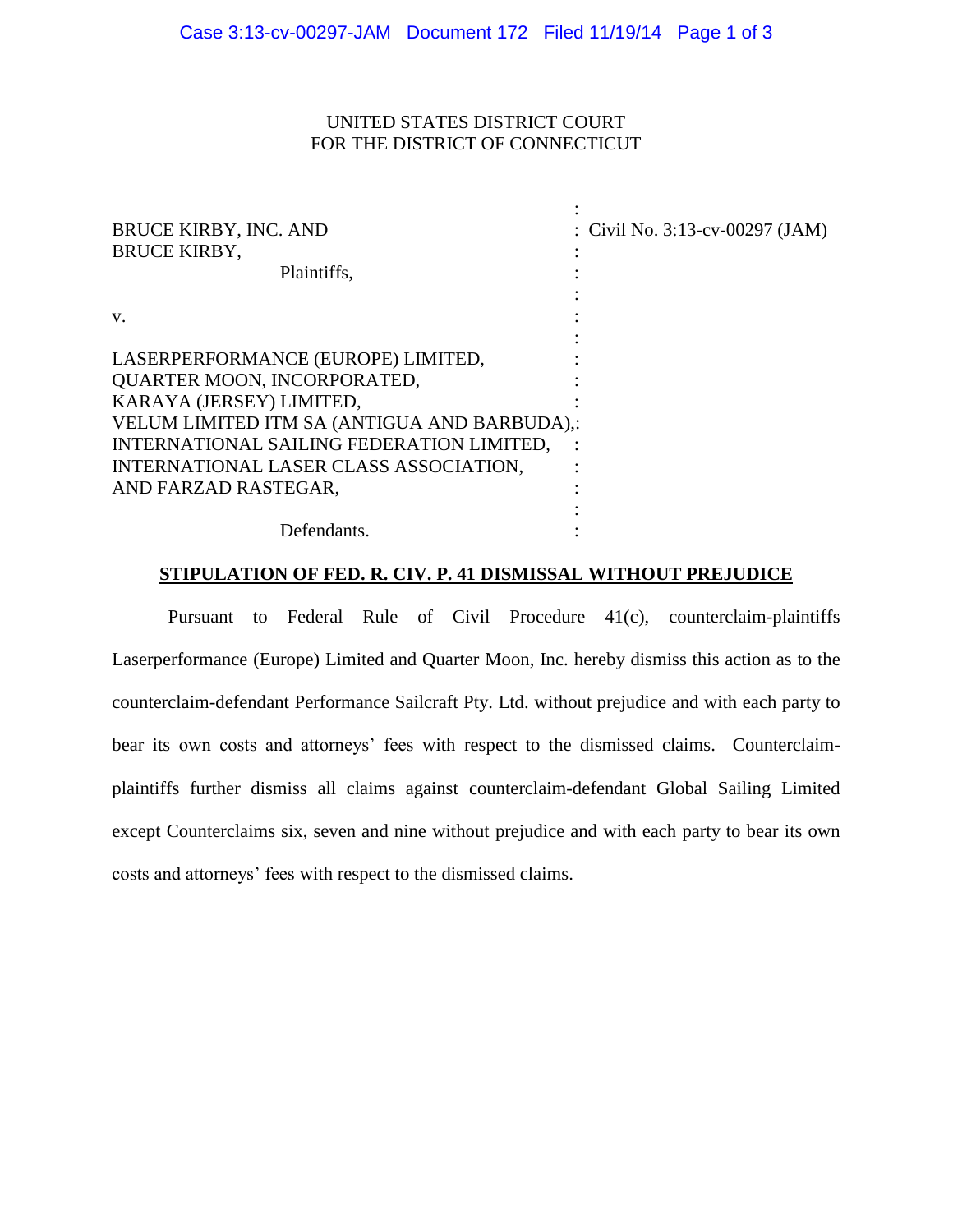COUNTERCLAIM-PLAINTIFFS, LASERPERFORMANCE (EUROPE) LIMITED, QUARTER MOON, INCORPORATED,

/s/ Simon I. Allentuch Simon I. Allentuch, Esq. (ct21094) NEUBERT, PEPE & MONTEITH, P.C. 195 Church Street, 13<sup>th</sup> Floor New Haven, CT 06510 Tel: (203) 821-2000 Fax: (203)821-2009 [Sallentuch@npmlaw.com](mailto:Sallentuch@npmlaw.com)

COUNTERCLAIM -DEFENDANTS PERFORMANCE SAILCRAFT PTY. LTD. GLOBAL SAILING LIMITED

\_/s/ Kevin H. Vanderleeden\_\_\_\_\_\_\_\_\_\_\_\_\_ Kevin H. Vanderleeden, Esq.(phv) McCormick, Paulding & Huber LLP 185 Asylum Street, City Place II Hartford, CT 06103 Tel: (413) 736.5401 Fax: (413) 733.4543 [vanderleeden@ip-lawyers.com](mailto:vanderleeden@ip-lawyers.com)